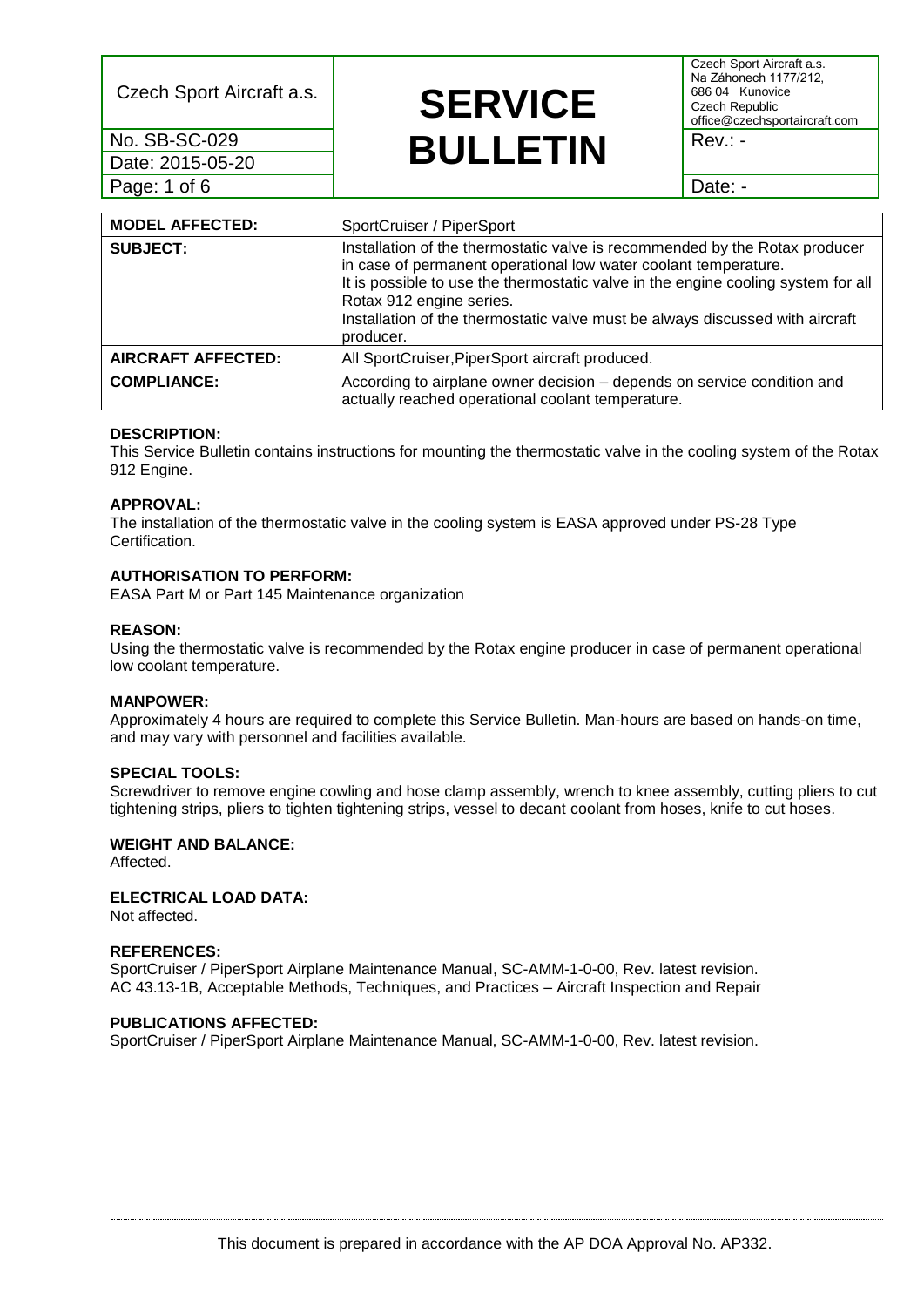Date: 2015-05-20

Czech Sport Aircraft a.s. **SERVICE No. SB-SC-029 BULLETIN** Rev.: -

Czech Sport Aircraft a.s. Na Záhonech 1177/212, 686 04 Kunovice Czech Republic office@czechsportaircraft.com

Page: 2 of 6 Date: -

The following parts are required to comply with this Service Bulletin. Parts can be obtained from aircraft manufacturer or appropriate supplier of aircraft parts.

# **MATERIAL:**

| <b>Item</b> | <b>Name</b>                            | <b>Part Number</b> | <b>Nomenclature</b> | Quantity         | <b>Note</b> |
|-------------|----------------------------------------|--------------------|---------------------|------------------|-------------|
|             | RECTANGULAR WATTER<br>THERMOSTAT 80°C  |                    | 3809D003            | 1 pcs.           |             |
| 2           | SILICON-TEXTILE HOSE<br>MVQ-BLUE 25x35 |                    | 512K2204            | 0.7 <sub>m</sub> |             |
| 3           | <b>TORRO HOSE CLAMP</b><br>$25 - 40/9$ |                    | 3330A008            | $10$ pcs.        |             |

# **APPROVAL:**

This SB was approved by:

| Title                            | Head of the Design<br>Organisation | Airworthiness<br>Manager |  |
|----------------------------------|------------------------------------|--------------------------|--|
| <b>Name</b>                      | Jiří Konečný                       | Marek Kotolan            |  |
| <b>Hand written</b><br>signature |                                    |                          |  |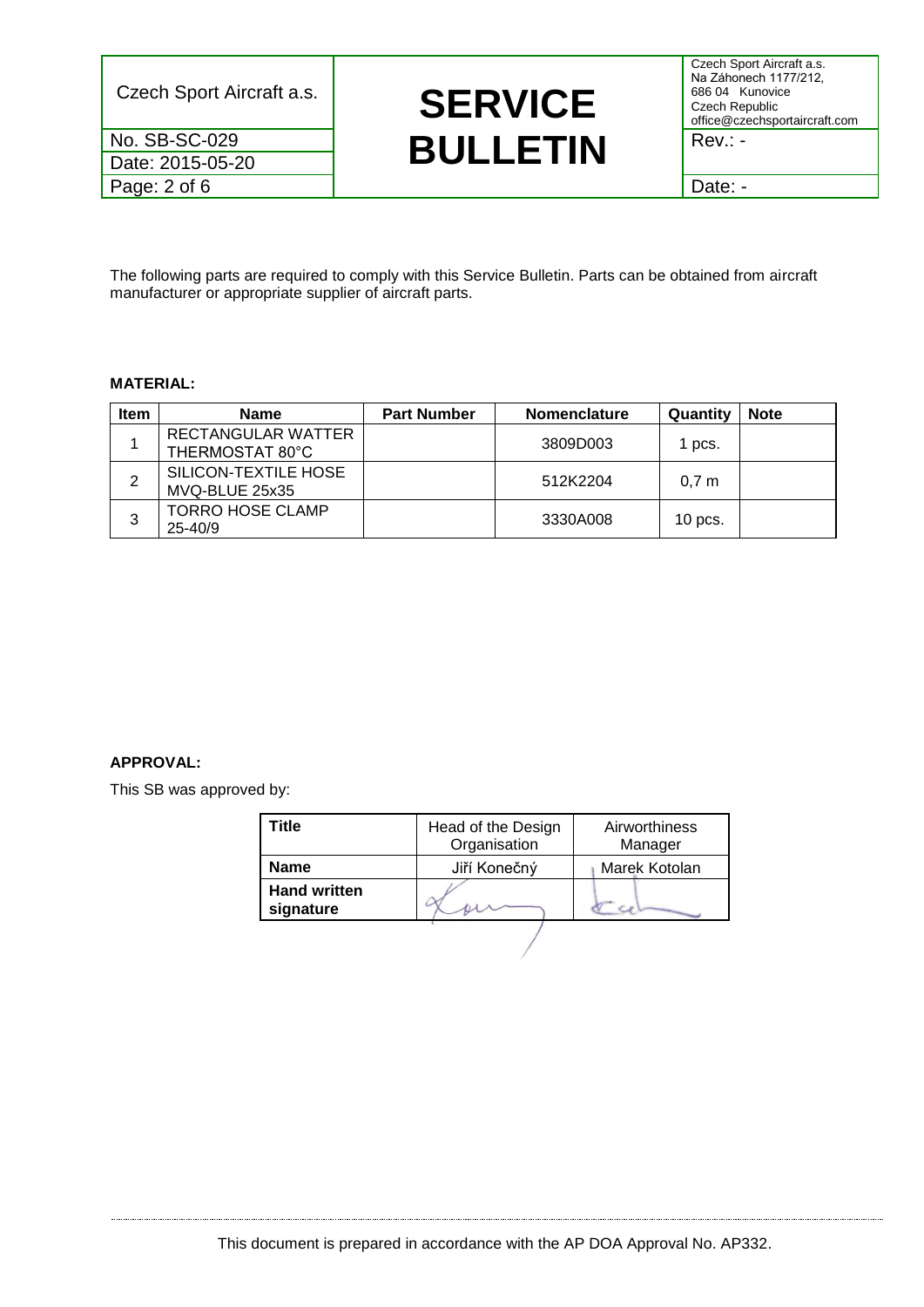Date: 2015-05-20 Page: 3 of 6 and 1 Date: -

# Czech Sport Aircraft a.s. **SERVICE No. SB-SC-029 BULLETIN** Rev.: -

Czech Sport Aircraft a.s. Na Záhonech 1177/212, 686 04 Kunovice Czech Republic office@czechsportaircraft.com

# **MOUNTING THE THERMOSTATIC VALVE IN THE ENGINE COOLING SYSTEM**

# **ACCOMPLISHMENT INSTRUCTIONS:**

Basic scheme of the cooling system with the thermostatic valve (6) is on the following picture.



The arrows show the places where replacement of hoses will occur.

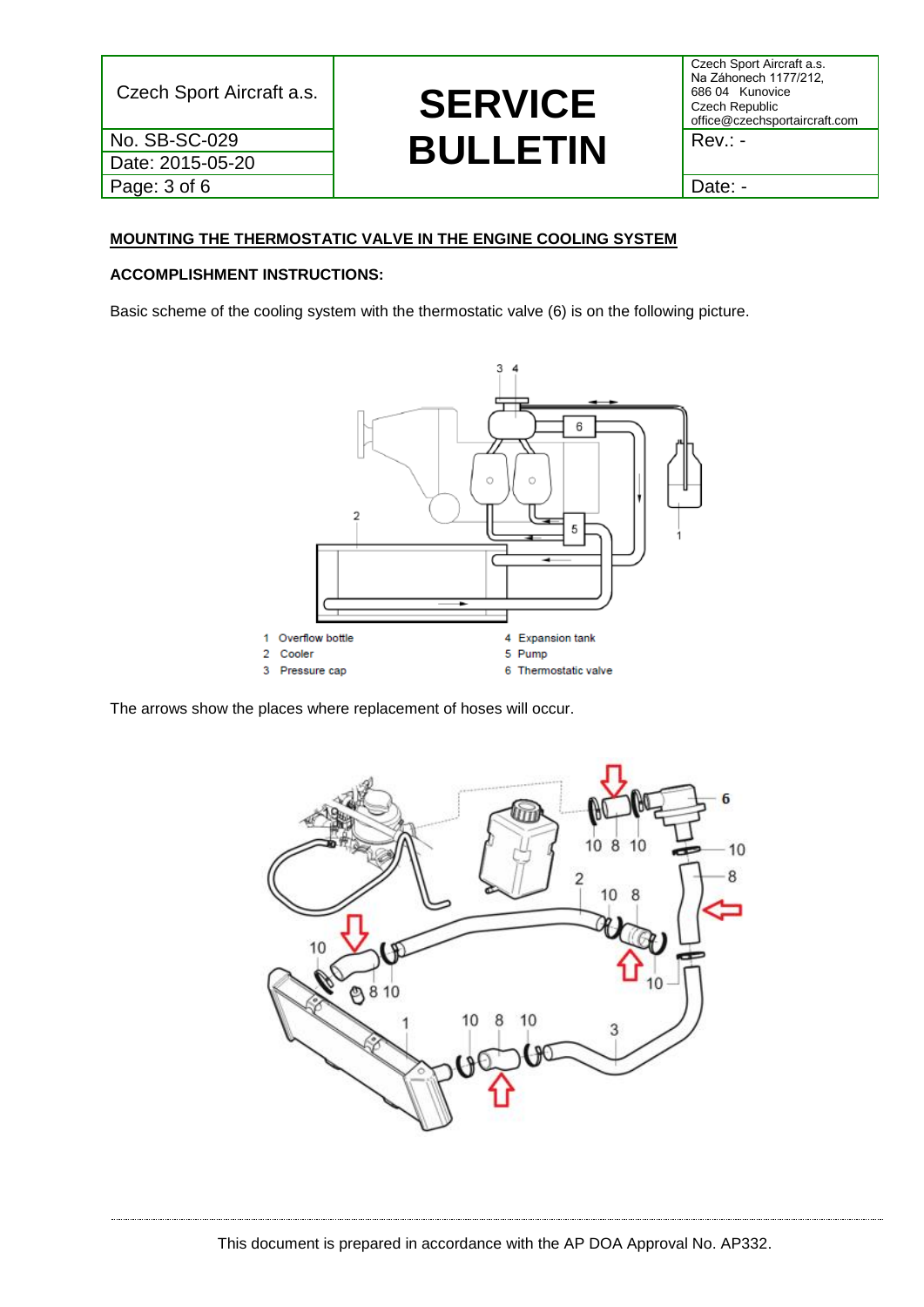| Czech Sport Aircraft a.s. | <b>SERVICE</b>  | Na Záhone<br>686 04 K<br>Czech Rep<br>office@cze |
|---------------------------|-----------------|--------------------------------------------------|
| No. SB-SC-029             | <b>BULLETIN</b> | Rev.: -                                          |
| Date: 2015-05-20          |                 |                                                  |
| Page: 4 of 6              |                 | Date: -                                          |

# **SERVICE**

Czech Sport Aircraft a.s. Na Záhonech 1177/212, 686 04 Kunovice Czech Republic office@czechsportaircraft.com

## **Basic recommendation:**

Measure the length before you cut the hose. Do not route the hoses so that they have sharp curvatures. All curvatures should be smooth with sufficient radii.

Grease sockets before hose slip to ease it. Slip hose clamps on the hoses before slipping the hoses on the sockets.

Utilize the full slip-on length for all connections. Adjust the hoses in suitable position, they must be routed so that they cannot come in contact with the hot exhaust system. Do not tighten the hose clamps before positioning the hoses in their suitable position. Secure hoses with proper crew clamps or crimp connections. Check the hoses for flattering. Flattering is not acceptable. Fix the hoses to surrounding construction or to other hoses with tightening strips.

**Note:** Not all equipment and systems are present on the following pictures. They were removed for better understanding and clearness.

## **For mounting the thermostatic valve in the cooling system carry out the following steps:**

- 1. Move the aircraft to a suitable place to perform the work
- 2. Remove engine cowlings, disconnect positive battery terminal (see the AMM).
- 3. Drain coolant from the engine and then tighten the attachment screw (1) back (see the AMM).



- 4. Disconnect and remove the rubber elbow-hose from the expansion tank, the rubber hose connecting the cooler inlet and outlet and the rubber hose connecting the pump, see the picture bellow. Do not remove the metal tubes, they will be used again.
- 5. Use the hose, measure and cut right length and connect the hoses to the thermostatic valve, see the next picture.

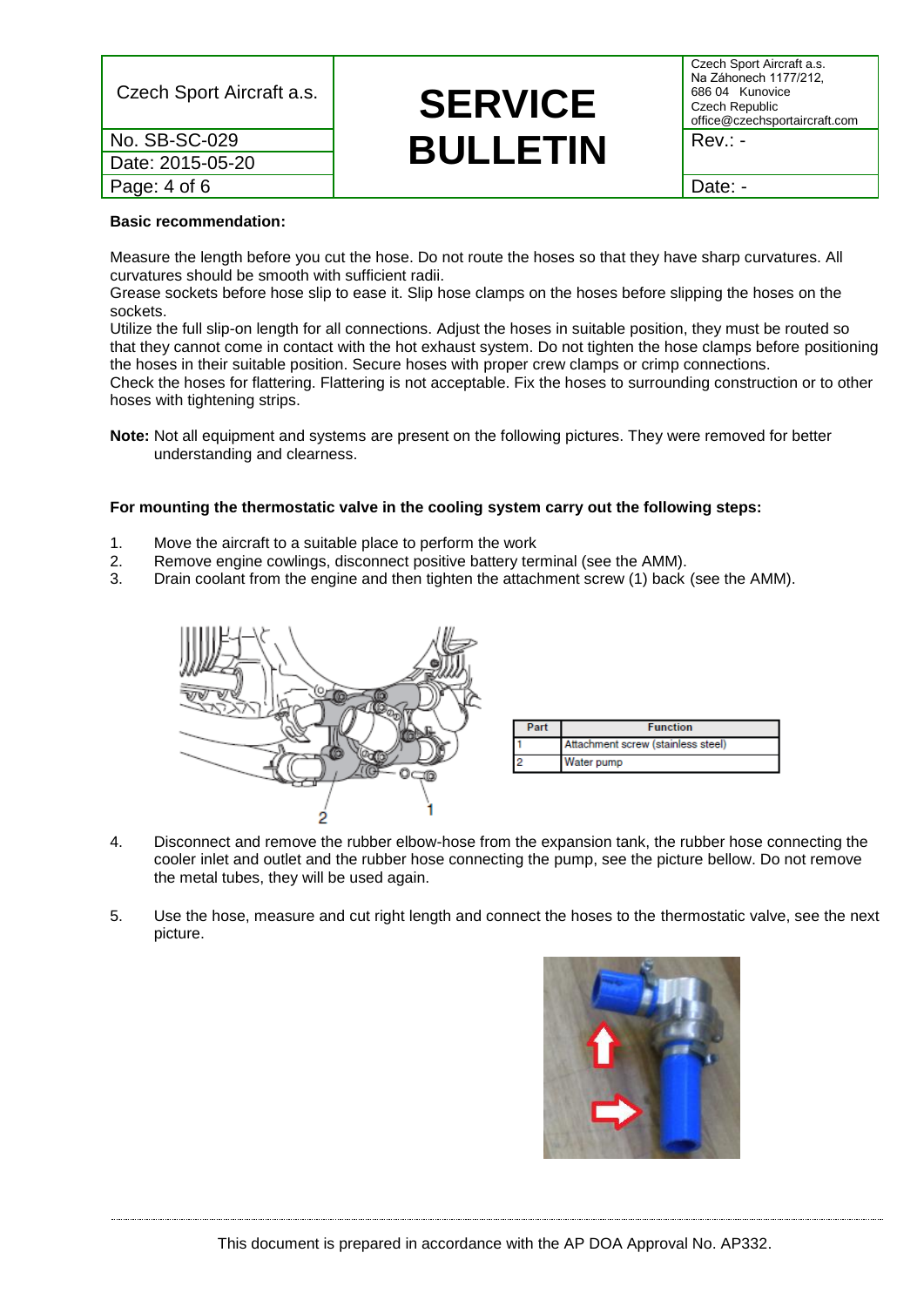Date: 2015-05-20 Page: 5 of 6 **Date: - Date: - Date: - Date: - Date: -**

# Czech Sport Aircraft a.s. **SERVICE No. SB-SC-029 BULLETIN** Rev.: -

Czech Sport Aircraft a.s. Na Záhonech 1177/212, 686 04 Kunovice Czech Republic office@czechsportaircraft.com

6. Use the thermostatic valve with the fixed hoses and connect it through the top hose to the expansion tank, see the next pictures.



7. Interconnect the metal tube leading to the cooler inlet with the thermostatic valve and the cooler inlet, see the next picture.



8. Interconnect the metal tube leading to the pump with the cooler outlet and the pump, see the next picture.



This document is prepared in accordance with the AP DOA Approval No. AP332.